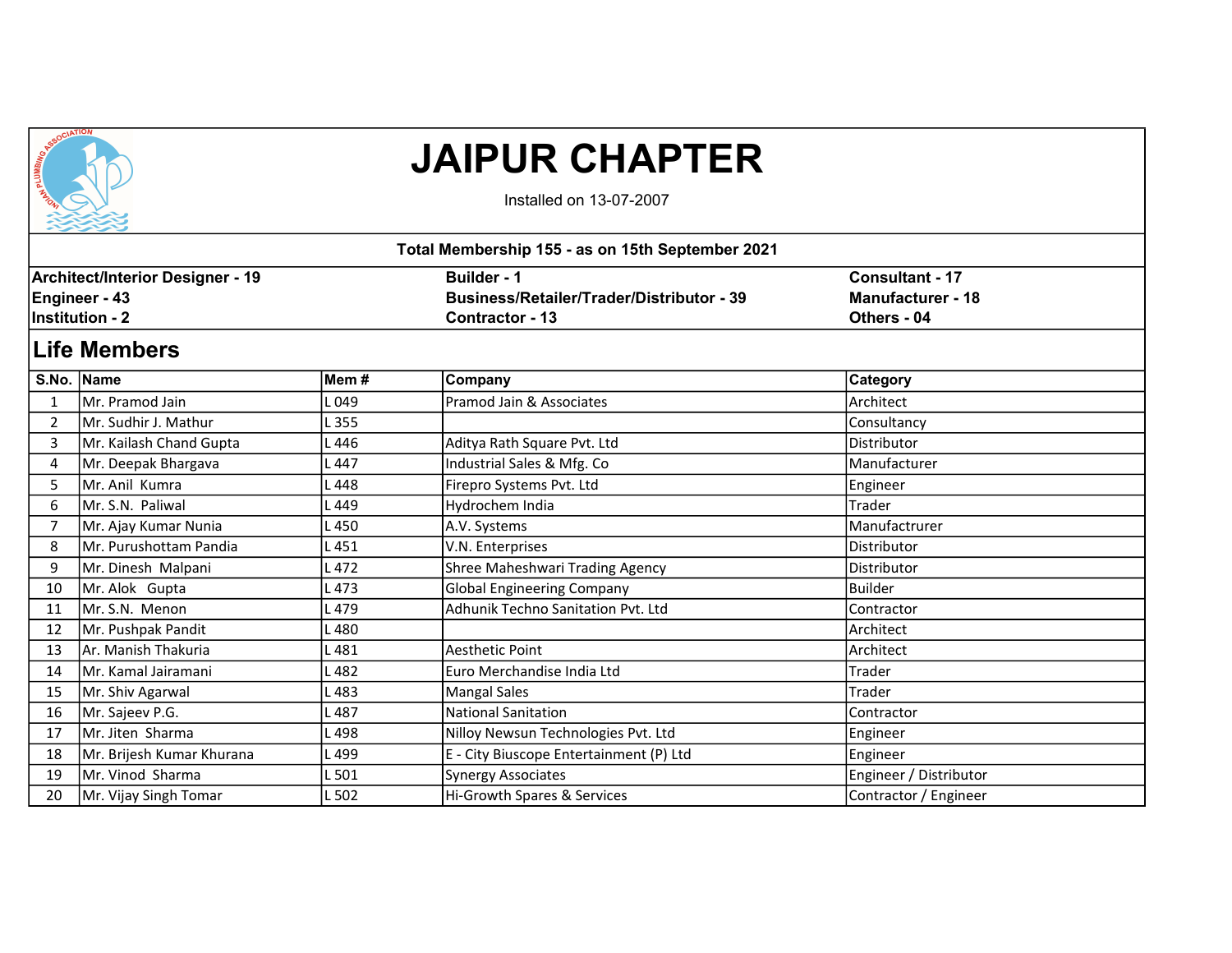| 21 | Mr. B.K. Maheshwari        | 512    | <b>Supermax Fire Service</b>         | Consultant / Contractor  |
|----|----------------------------|--------|--------------------------------------|--------------------------|
| 22 | Mr. S.N. Gupta             | . 513  | Kirloskar Brothers Ltd               | Manufacturer             |
| 23 | Mr. Sanjay Tikkiwal        | .530   | Modi Refrigeration Company           | Contractor               |
| 24 | Mr. Deepak Jain            | 531    | Suryadeep Engineering Pvt. Ltd       | Engineer                 |
| 25 | Mr. Pradeep Sharma         | .548   | <b>Swastik Trading Company</b>       | Contractor               |
| 26 | Mr. Rajeev Gupta           | L 553  | <b>Steel Tube Traders</b>            | Distributor              |
| 27 | Mr. Jimish Sheth           | 554    | <b>Pipe Traders</b>                  | Distributor              |
| 28 | Mr. Ramniwas Sharma        | .568   | <b>Descom Projects</b>               | Architect                |
| 29 | lMr. Abhinav Sharma        | - 600  | Tile Studio                          | Distributor              |
| 30 | Mr. Sanjay Bhatia          | $-626$ | <b>Family Fountains</b>              | Manufacturer             |
| 31 | Mr. Manpreet Singh Dhingra | $-627$ | M.K. Enterprises                     | Contractor               |
| 32 | Dr. Nitin Gupta            | $-628$ | Marc Water Purifier Systems Pvt. Ltd | Consultant, Manufacturer |
| 33 | Mr. M.A. Khan              | .630   | Fairdeal Technologies Pvt. Ltd       | Distributor              |
| 34 | Mr. Gorakh Pandey          | 640    | Gorakh Pandey Consultant             | Consultant               |
| 35 | Mr. Surendra Mathur        | 642    | A - One Consultants                  | Consultant               |
| 36 | Mr. Rajiv Sharma           | 643    | A - One Consultants                  | Consultant               |
| 37 | Mr. Amit Jain              | .683   | <b>Water Pure Technology</b>         | Trader                   |
| 38 | Mr. K.N. Pandey            | 687    | Jayswal Neco Ltd                     | Manufacturer             |
| 39 | Mr. Rajesh Gupta           | .688   | Raj Construction Co.                 | Contractor               |
| 40 | Mr. Rajendra Badaya        | 689    | <b>Bath and Lites</b>                | Distributor              |
| 41 | Mr. Deepak Kanoongo        | .690   | Khandelwal Pipes & Tubes             | Trader                   |
| 42 | Mr. Pramod Kumar Rungta    | 691    | <b>Agarwal Enterprises</b>           | Trader                   |
| 43 | Mr. Mahendra Gupta         | 1692   | <b>Kamal Sales</b>                   | Trader                   |
| 44 | Mr. Om Prakash Gupta       | .907   | <b>Builtec Service</b>               | Engineer                 |
| 45 | Mr. Vipul Agarwal          | L 1003 | <b>Vipul Consulting</b>              | Consultant               |
| 46 | Mr. Ramkaran Kasana        | L 1017 | Kasana Enterprises                   | Contractor               |
| 47 | Mr. Nav Ratan Bajaj        | L 1021 | Shree Govind Buildneed (P) Ltd       | Distributor              |
| 48 | Mr. Pankaj Garg            | L 1033 |                                      | Consultant               |
| 49 | Mr. Jeekesh Arora          | L 1044 | <b>Waste Water Filtration</b>        | Contractor               |
| 50 | Mr. R.K. Sharma            | L 1100 | Sky Mech Engineers Pvt. Ltd.         | Distributor              |
| 51 | Mr. Naresh Jain            | L 1200 |                                      | Engineer                 |
| 52 | Mr. Rajendra Arya          | L 1403 | Ecosys Engineering Services Pvt. Ltd | Consultant               |
| 53 | Mr. Om Prakash Soni        | L 1454 | Soni & Company                       | Trader                   |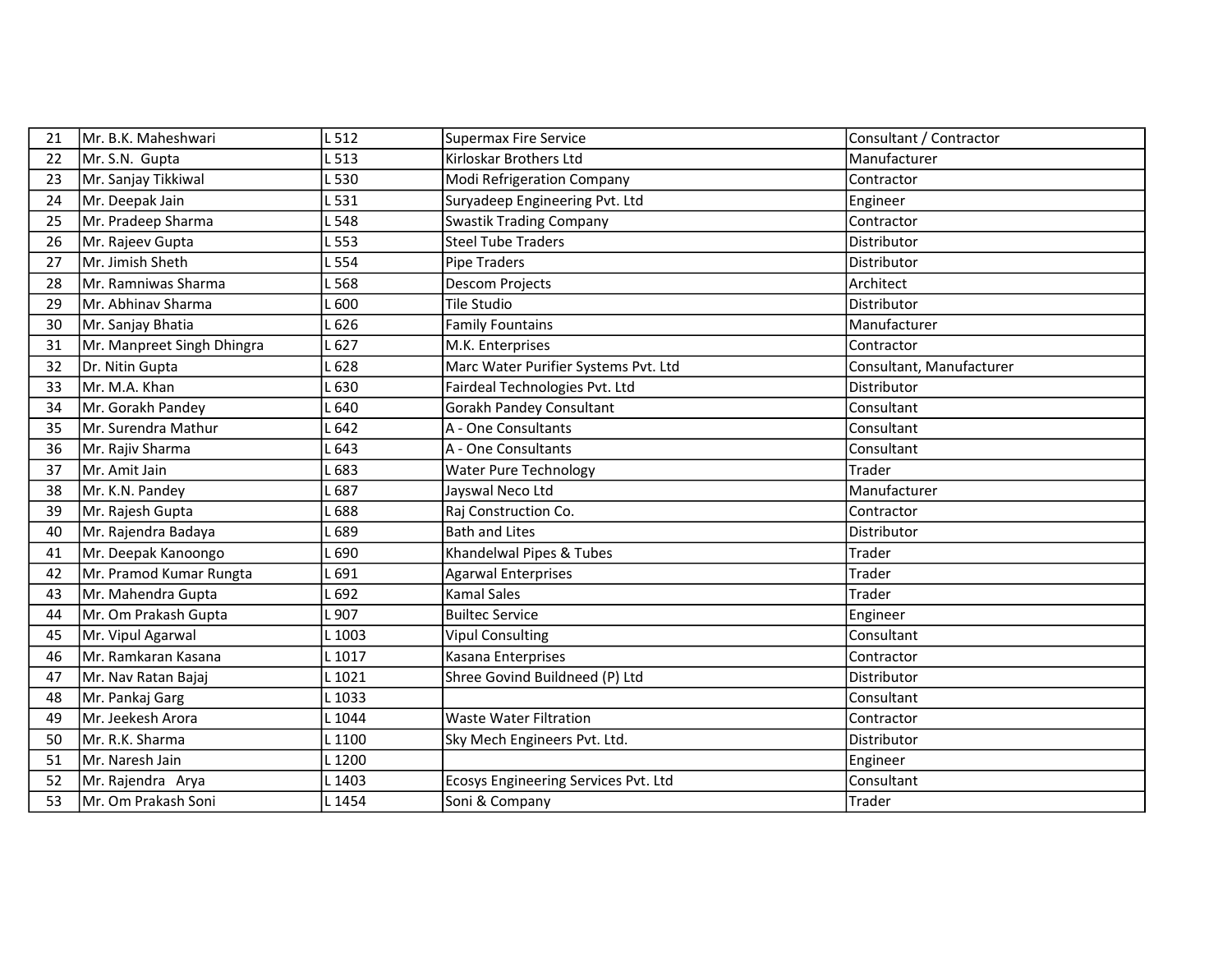| 54 | Mr. Pawan Kumar Kulshrestha | L 1497 | P.W.D., Jaipur                            | Engineer           |
|----|-----------------------------|--------|-------------------------------------------|--------------------|
| 55 | Mr. Sanjay Sharma           | L 1498 | Swem Water Tech (India) Pvt. Ltd          | Manufacturer       |
| 56 | Mr. Vinod Kumar Sharma      | L 1501 | Fluid Waymark Pvt. Ltd                    | Trader             |
| 57 | Mr. Lokesh Goyal            | L 1502 | <b>Shri ICM Steel Tubes</b>               | Trader             |
| 58 | Mr. Sanjay Saxena           | L 1577 | Durga Associates                          | Contractor         |
| 59 | Mr. Sunil Singh Gangwar     | L 1594 | <b>PWD</b>                                | Consultant         |
| 60 | Mr. Naveen Bhatnagar        | L 1614 | R Y Systems                               | Trader             |
| 61 | Mr. Vikas Verma             | L 1615 | <b>Project Home Sanitation</b>            | Distributor        |
| 62 | Mr. Om Prakash Yogi         | L 1618 | <b>Venus Trading Company</b>              | Distributor        |
| 63 | Mr. Ravikant Sharma         | L 1637 | Kisan Mouldings Ltd.                      | Manufacturer       |
| 64 | Mr. Subhash Chandra Saini   | L 1638 | Kisan Mouldings Ltd. - Jaipur             | Trader             |
| 65 | Mr. Mahadev Kasana          | L 1690 | M R Plumbing Services                     | Partner            |
| 66 | Mr. Yogesh Sharma           | L 1694 | Skymech Engineers                         | Sole Proprietor    |
| 67 | Mr. Sundeep Mathur          | L 1766 | <b>S Mathur Associates</b>                | Architech          |
| 68 | Mr. Naveen Sharma           | L 1772 | S & S Enterprises                         | Trader             |
| 69 | Mr. Yogesh Katnara          | L 1814 | <b>Greentech Engineers</b>                | Contractor         |
| 70 | Mr. Anish Choudhary         | L 1885 | Tee - Cee House                           | Manufacturer       |
| 71 | Mr. Sanjay Sankhla          | L 1886 | Agri Marketing Board                      | Others             |
| 72 | Mr. Girish Sharma           | L 1887 | Himaushi Enterprises                      | Trader             |
| 73 | Mr. Gopal Lal Birwa         | L 1888 | Gopala Sanitatiion                        | Trader             |
| 74 | Mr. Lalit Gupta             | L 1889 | Swastik Marketing Co.                     | Distributor        |
| 75 | Mr. Vijay Kumar Gupta       | L 1890 | Public Works Department Rajasthan         | Engineer           |
| 76 | Mr. Aalok Gautam            | L 1891 | Jai Water Solutions                       | Trader             |
| 77 | Mr. Brij Mohan Ghodela      | L 1892 | Ghodela Bath Collection                   | Trader             |
| 78 | Mr. Sunil Dhamani           | L 1895 | <b>SPA Polymers</b>                       | Manufacturer       |
| 79 | Mr. Narsingh Saxena         | L 2010 | Sagar Techno Cam                          | Manufacturer       |
| 80 | Mr. Dinesh Bhati            | L 2038 | Janaki Aquatech                           | Trader             |
| 81 | Mr. Ashok Khandelwal        | L 2463 | Yash Enterprises                          | Trader/Distributor |
| 82 | Mr. G P Sharma              | L 2464 | Epcon Water Thecnologies Pvt. Ltd.,,      | Manufacturer       |
| 83 | Mr. Sajjan Singh Yadav      | L 2465 | Sajjan Engineering & Consultancy Services | Trader/Distributor |
| 84 | Mr. Sunil Bajaj             | L 2490 | Shree Govind Buildneed Pvt. Ltd.,         | Trader/Distributor |
| 85 | Mr. Ravi Kumawat            | L 3235 | Men At Work Engg. (I) Pvt. Ltd.           | Engineer           |
| 86 | Mr. Ganpat Choudhary        | L 3236 | Men At Work Engineers (I) Pvt. Ltd.       | Engineer           |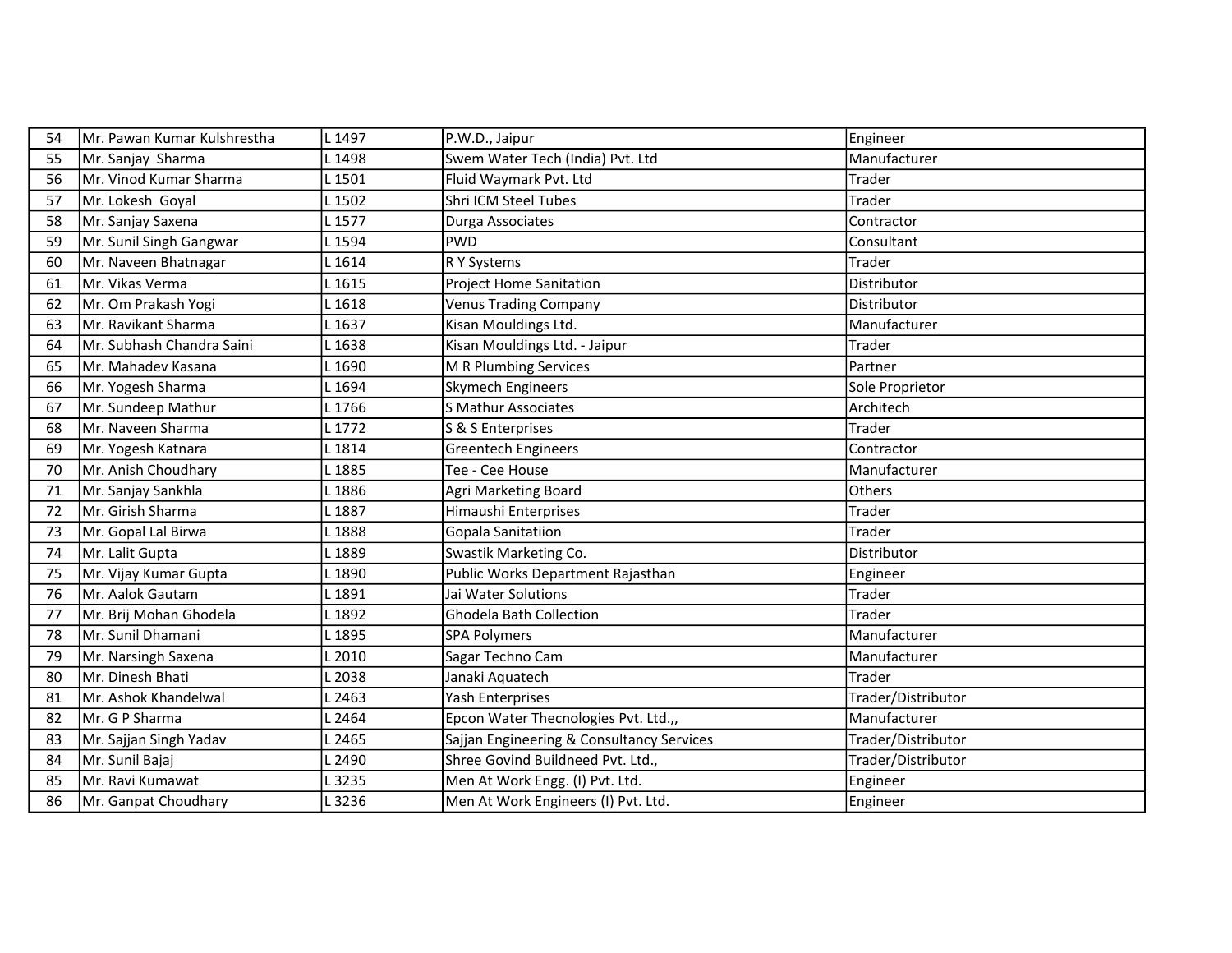| 87  | Mr. Sorish Arora             | L 3237 | M/s Mehndiratta                         | Engineer                    |
|-----|------------------------------|--------|-----------------------------------------|-----------------------------|
| 88  | Mr. Sudhir Kumar             | L 3238 | <b>Falguni Enterprises</b>              | Engineer                    |
| 89  | Mr. Devendra Singh Solanki   | L 3239 | Pandit Buildcon Pvt. Ltd.               | Engineer                    |
| 90  | Mr. Om Prakash               | L 3240 | Pandit Buildcon Pvt. Ltd.               | Engineer                    |
| 91  | Mr. Sudhir Gautam            | .3241  | <b>SRV Constructions</b>                | Engineer                    |
| 92  | Mr. Ram Balawan Meena        | L 3242 | <b>Aesthetic Point</b>                  | Engineer                    |
| 93  | Mr. Prashant Patel           | L 3243 | Shreshtha Consultants                   | Engineer                    |
| 94  | lMr. Avinash Verma           | L 3244 | Shreshtha Consultants                   | Engineer                    |
| 95  | Ms. Archana Goyal            | L 3245 | Visarch                                 | Engineer                    |
| 96  | Mr. Surendra Kumawat         | L 3246 | Visarch                                 | Engineer                    |
| 97  | Mr. Mukesh Kumar Mehta       | L 3247 | AOWE Infraconsultants Pvt. Ltd.         | Engineer                    |
| 98  | Mr. Shubham Khandelwal       | L 3248 | A One Infra Consultants Pvt. Ltd.       | Engineer                    |
| 99  | Mr. Sandeep Khandelwal       | L 3249 | Sthapatya Architects                    | Engineer                    |
| 100 | Mr. Ajay Jain                | L 3250 | Sthapatya Architects                    | Engineer                    |
| 101 | Mr. Sudhir Gupta             | L 3251 | <b>Reality Svvitch Studios</b>          | Engineer                    |
| 102 | Mr. Dhruv Gupta              | L 3252 | <b>Reality Svvitch Studios</b>          | Engineer                    |
| 103 | Mr. Prahlad Singh Kasana     | L 3253 | M.R. Plumbing Services                  | Engineer                    |
| 104 | Mr. Madan Lal Kasana         | L 3254 | M.R. Plumbing Services                  | Engineer                    |
| 105 | Mr. Vimal Mehra              | L 3255 | Design Esprit                           | Engineer                    |
| 106 | Mr. Abhay Puri               | L 3256 | Design Esprit                           | Engineer                    |
| 107 | Mr. Deepesh Kumar Khandelwal | L 3257 | Prasheetan Aircom                       | Engineer                    |
| 108 | Mr. Kuldeep Kumar            | L 3258 | Prasheetan Aircom                       | Engineer                    |
| 109 | lMr. Mridul Tikkiwal         | L3259  | <b>Super Structures</b>                 | Engineer                    |
| 110 | Mr. Suresh Kumar Gurjar      | L 3260 | K.S. Creation                           | Engineer                    |
| 111 | Mr. Mukul Goyal              | L 3261 | K.S. Builder's                          | Engineer                    |
| 112 | Mr. Shailesh Kumar Verma     | L-3485 | Airzonne                                | Consultant                  |
| 113 | Ms. Rekha Nemani             | L-3486 | M/s. Rekha Nemani                       | Architect/Interior Designer |
| 114 | Ms. Falguni Patel            | L-3487 | Shreshtha Consultants                   | Consultant                  |
| 115 | Mr. Narender Singh Rathore   | L-3488 | Aayojan School of Architecture          | Architect/Interior Designer |
| 116 | Mr. Jaswant Singh            | L-3489 | Insight                                 | Architect/Interior Designer |
| 117 | Mr. Vinod Chandak            | L-3490 | <b>Promac Consulting Group</b>          | Engineer, Consultant        |
| 118 | Mr. Bhanwar Lal Yadav        | L-3491 | Shreshtha Building Services Consultants | Consultant                  |
| 119 | Mr. Bhavesh Chhaparwal       | L-3492 | <b>Promac Consulting Group</b>          | Engineer, Consultant        |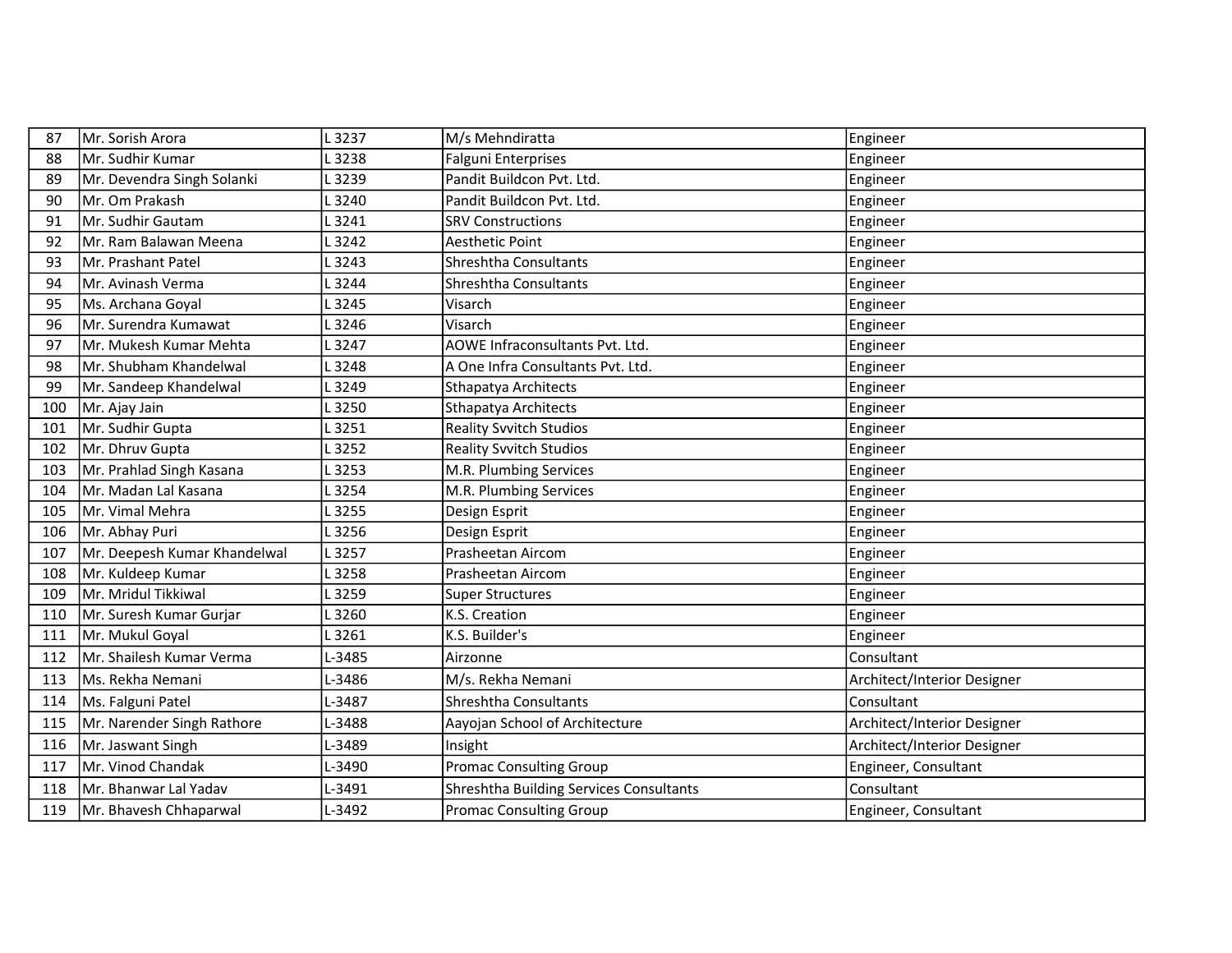| 120                     | Mr. Ranjeet Singh                   | L-3493  | Raj Builders & Contractor             | Contractor                              |  |
|-------------------------|-------------------------------------|---------|---------------------------------------|-----------------------------------------|--|
| 121                     | Mr. Pushpak Bhagwati                | L-3494  | Archiforum Design Studio              | Architect/Interior Designer             |  |
| 122                     | Mr. Rakesh Pradhan                  | L-3495  | Men at Work Engineers (I) Pvt. Ltd.   |                                         |  |
| 123                     | lMr. Naveen Sharma                  | L-3496  | Archiforum Design Studio              | Architect/Interior Designer             |  |
| 124                     | Mr. Abhay Kumar Gaurav              | L-3497  | Men at Work Engineers (I) Pvt. Ltd.   |                                         |  |
| 125                     | Mr. Abhishek Chandaliya             | L-3498  | Shree Jinendra Architect & Associates | Architect/Interior Designer             |  |
| 126                     | Mr. Piyush Jain                     | L-3499  | Navkaar Vastu Shilp                   | Architect/Interior Designer             |  |
| 127                     | Mr. Rajeev Katariya                 | L-3500  | Design 2 Occupancy LLP                |                                         |  |
| 128                     | Mr. Navratan Jat                    | L-3501  | Aone Infra Consultants Pvt. Ltd.      |                                         |  |
| 129                     | Mr. Mahipat Singh Rathore           | L-3502  | <b>IDEAS</b>                          | Architect/Interior Designer, Consultant |  |
| 130                     | Mr. Rohit Somi                      | L-3503  | Surya Deep Eng. Pvt. Ltd.             | Trader/Distributor                      |  |
| 131                     | Mr. Umesh Joshi                     | L-3504  | <b>IDEAS</b>                          | Engineer, Consultant                    |  |
| 132                     | Mr. Kailash Chand Baharor           | L-3505  | Adhunik Techno Engineers Pvt. Ltd.    |                                         |  |
| 133                     | Mr. Harshul Pandey                  | L-3506  | Design 2 Occupancy Services LLP       | Engineer, Consultant                    |  |
| 134                     | Mr. Gaurav Kumar Agarwal            | L-3507  | Spaces Prime Realty Pvt. Ltd.         | Architect/Interior Designer, Consultant |  |
| 135                     | Mr. Vaibhav Chawla                  | L-3508  | Chawla & Associates                   | Architect/Interior Designer             |  |
| 136                     | Mr. Kovid Sharma                    | L-3509  | Krishna Alankar Developers Pvt. Ltd.  | Engineer                                |  |
| 137                     | Mr. Banshi Dhar                     | L-3510  | Krishna Alankar Developers Pvt. Ltd.  | Engineer                                |  |
| 138                     | Mr. A K. Sachin Bhatia              | L-3511  | <b>Sukrit Designs</b>                 | Architect/Interior Designer             |  |
| 139                     | Mr. Vivek Suwalka                   | L-3512  | Tushar Sogani Designs Pvt. Ltd.       |                                         |  |
| 140                     | Mr. Sunil Khajja                    | L-3513  | Tushar Sogani Designs Pvt. Ltd.       | Architect/Interior Designer             |  |
| 141                     | Mr. Rushil Mathur                   | L-3514  | Shreshtha                             | Architect/Interior Designer             |  |
| 142                     | Ar. Gaurav M. Mathur                | L-3957  | <b>G M Architects</b>                 |                                         |  |
| 143                     | Mr. Vivek Gupta                     | L-3961  | Aaditya Bath                          | Trader/Distributor                      |  |
| 144                     | Mr. Gaurav Sharma                   | L-3962  | Aakrati Sales                         | Trader/Distributor                      |  |
| <b>Corporate Member</b> |                                     |         |                                       |                                         |  |
| 145                     | Mr. Sanjay Sharma                   | $C$ 307 | Swem Water Tech (India) Pvt. Ltd      | Manufacturer                            |  |
| 146                     | Mr. Rakesh Sharma                   | $C-453$ | Kiran Infra Tech                      | Manufacturer                            |  |
|                         | <b>Additional Corporate Members</b> |         |                                       |                                         |  |
|                         | 147   Mr. Anand Krishna             | AC 004  | Commander Watertech Pvt. Ltd          | Manufacturer                            |  |
|                         |                                     |         |                                       |                                         |  |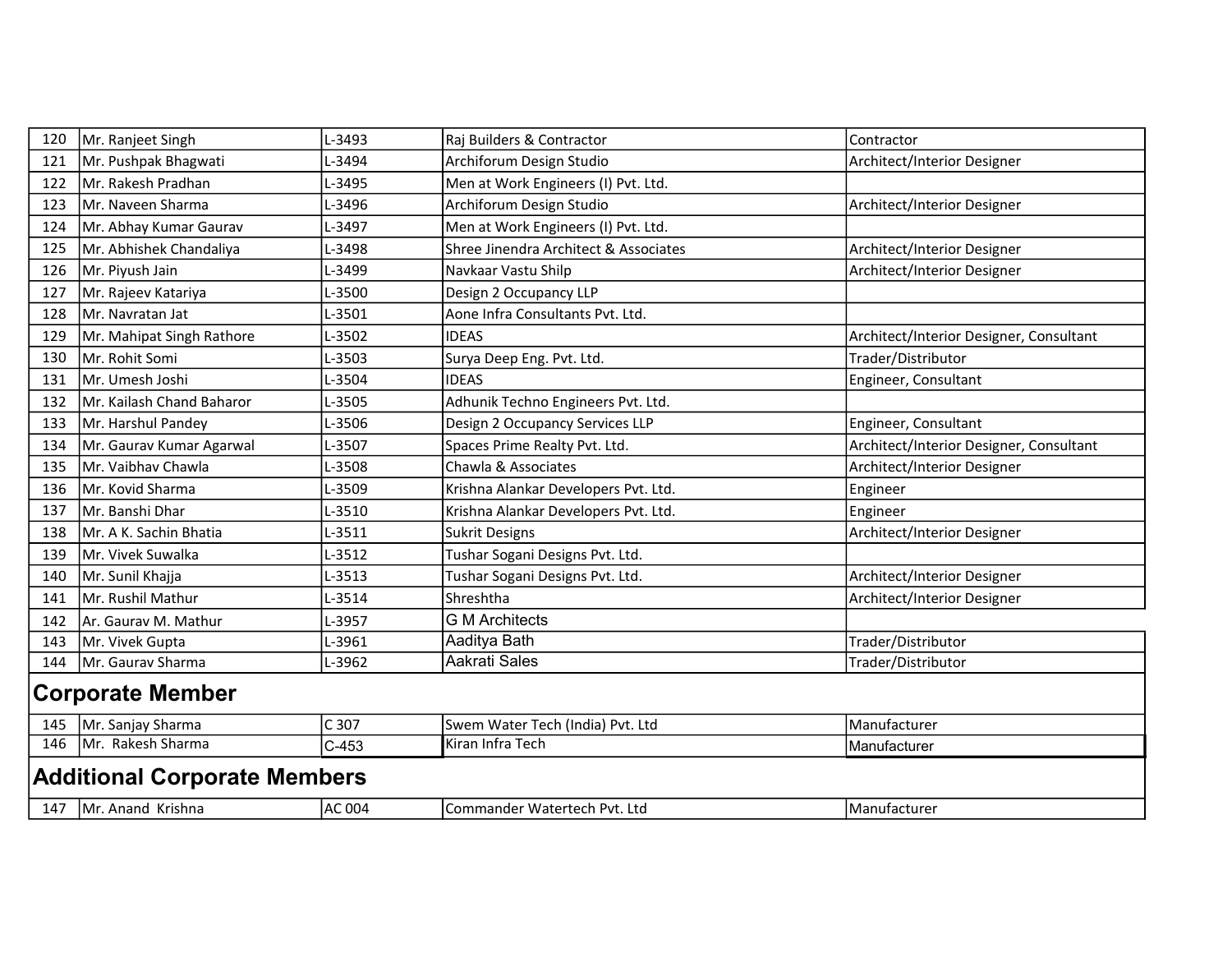| 148            | Mr. Amit Chhabra             | AC 044                                          | <b>KSB Pumps Limited</b>                               | Manufacturer               |  |  |  |
|----------------|------------------------------|-------------------------------------------------|--------------------------------------------------------|----------------------------|--|--|--|
| 149            | Mr. Sagar Srivastava         | AC 060                                          | Jain Irrigation Systems Ltd                            | Manufacturer               |  |  |  |
| 150            | Mr. Kamana SHARMA            | AC 069                                          | Ashirvad Pipes Pvt. Ltd                                | Trader                     |  |  |  |
| 151            | Mr. Mayank Jain              | AC 090                                          | Kirloskar Brothers Ltd.                                |                            |  |  |  |
|                | <b>Institutional Members</b> |                                                 |                                                        |                            |  |  |  |
| 152            | Prof. (Dr.) M. Raisinghani   | 022                                             | Vivekanand Institute of Technology                     | Institution                |  |  |  |
| 153            | Prof. (Dr.) M. Raisinghani   | 023                                             | Vivekanand Institute of Technology - East              | Institution                |  |  |  |
| 154            | Mr. K S Mahajani             | 028                                             | Aayojan School of Architecture                         | Educational                |  |  |  |
| 155            | Ar. Naresh Chandra Nakra     | 029                                             | School of Planning & Architecture, Poornima University | Educational                |  |  |  |
|                | <b>Professional Member</b>   |                                                 |                                                        |                            |  |  |  |
| $\mathbf{1}$   | Ar. Mahesh Khatri            | PM/08/2020/16                                   |                                                        | Architect                  |  |  |  |
|                |                              | IPPL-                                           |                                                        |                            |  |  |  |
| $\overline{2}$ | Mr. Amit Kakkar              | 20/01/2021/022                                  | Rajasthan Public Work Department                       | <b>MEP Engineer</b>        |  |  |  |
| 3              | Mr. ASHOK KUMAR KULDEEP      | IPPL-<br>20/01/2021/028                         | <b>SHRESHTHA</b>                                       | <b>MEP CONSULTANCY</b>     |  |  |  |
| 4              | Mr. SACHIN SHARMA            | IPPL-<br>20/01/2021/060                         | <b>FALGUNI ENTERPRISES</b>                             | <b>MECHANICAL ENGINEER</b> |  |  |  |
| 5              | Ar. Shrey Gupta              | <b>IPPL-</b><br>20/01/2021/0140 Pandit buildcon |                                                        | Architect                  |  |  |  |
| 6              | Mr. Ramesh Choudhary         | IPPL-                                           | 20/01/2021/0222 The expert aircon engineers            | <b>HVAC Engineer</b>       |  |  |  |
| 7              | Mr. Pawan Kumar              | IPPL-                                           | 20/01/2021/0268 Wilo Mather& Plat Pumps                | Service                    |  |  |  |
| 8              | Ar. Gaurav Agrawal           | IPPL-<br>20/01/2021/0229 GADS                   |                                                        | Architect                  |  |  |  |